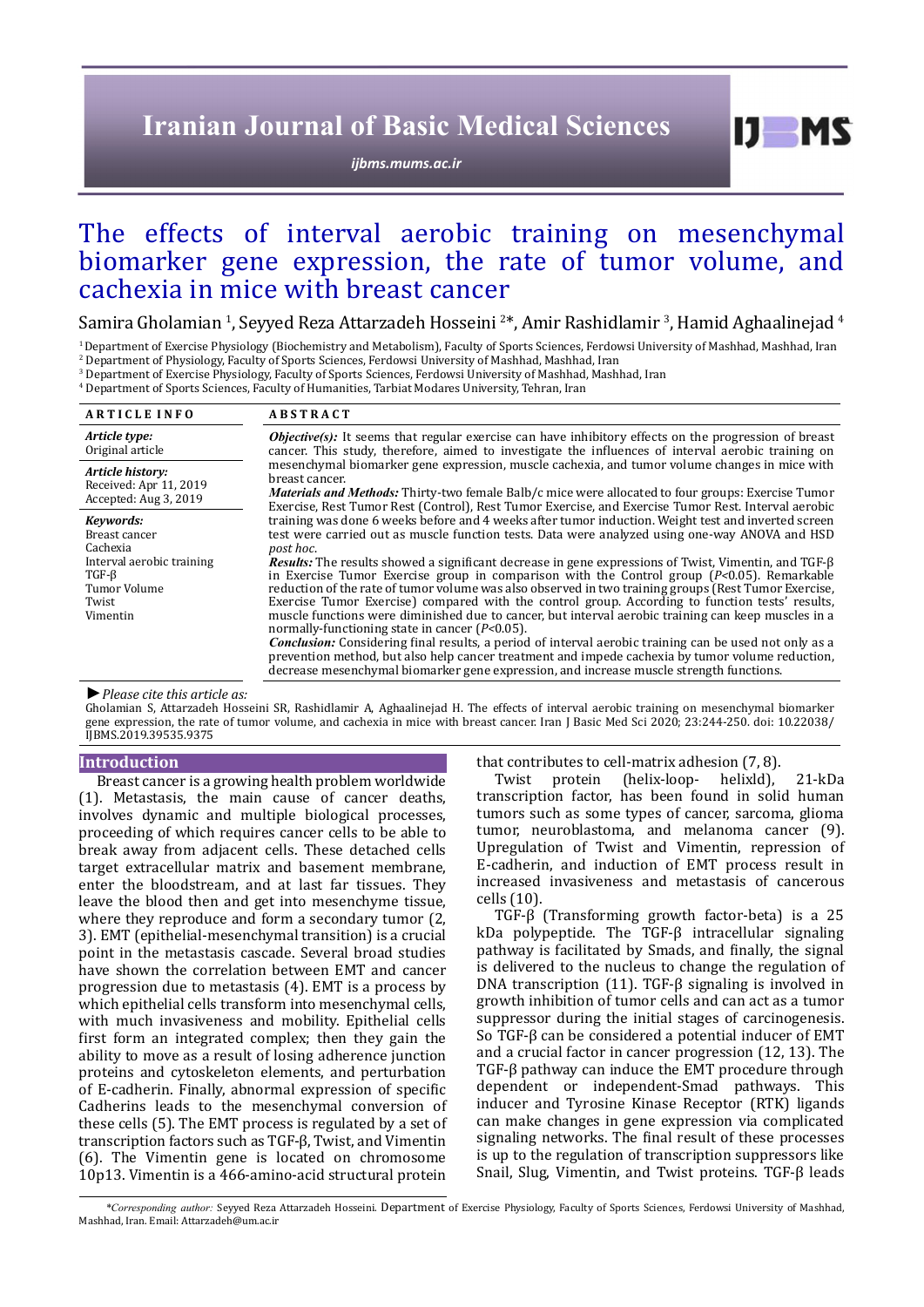**Table 1.** Training protocol before tumor injection and after tumor induction

| Speed (M/min)<br>Training period          |       | Reiteration                    | Time (min) | Total Time (min) | Weeks |
|-------------------------------------------|-------|--------------------------------|------------|------------------|-------|
|                                           |       | Before injection of tumor      |            |                  |       |
| Initiation stage                          | 10,12 | ٠                              |            | 10               | 3     |
| 1st and 2 <sup>nd</sup> Weeks<br>15,20    |       | 20                             | 2          | 40               | 5     |
| 3rd and 4 <sup>th</sup> weeks<br>25,20    |       | 20                             | 2          | 40               | 5     |
| 5 <sup>th</sup> and 6 <sup>th</sup> weeks | 25,30 | 20                             | 2          | 40               | 5     |
|                                           |       | Training after tumor induction |            |                  |       |
| 7 <sup>th</sup> week                      | 25,30 | 15                             | 2          | 30               | 5     |
| 8 <sup>th</sup> week                      | 25,20 | 15                             | 2          | 30               | 5     |
| 9 <sup>th</sup> week                      | 15,20 | 15                             | 2          | 30               | 5     |
| $10th$ week                               | 10,15 | 15                             | 2          | 30               | 5     |

EMT to use tumor mediators to activate anti-apoptosis signaling pathways (14).

Cachexia is a complex metabolic syndrome that causes muscle loss with or without body fat mass reduction. Muscle cachexia is correlated with loss of appetite, inflammation, insulin resistance, and an increase of proteolysis (15). Cancer cachexia can be considered one of the most severe muscle dystrophies and is related to the high rate of mortality (16). Many patients with advanced cancer often experience unintentional weight loss. Cancer cachexia normally occurs with loss of appetite and leads to loss of physical functions and delirium (17). In research, it is declared that overexpression of Twist in both mesenchymal cancerous cells and muscle cells can influence muscle mass (18). Physical practices seem to be a preventing mechanism of cachexia in cancer patients (19). It is suggested that endurance training will raise the antioxidant capacity of skeletal muscles, thereby keeping the muscle mass. Physical exercise can lower fat percentage, reduce obesity, and decrease low-grade systemic inflammation, which all play a role in cancer pathogenesis. Thus, physical training is even likely to prevent cancer (20). There are several studies concerning the effect of exercise on the EMT process, although few types of research have been done to show training consequences on mesenchymal biomarker gene expression in cancer. Zhang *et al.* research on mice with hepatic cancer indicated a significant decrease in mesenchymal biomarker gene expressions after mild swimming practices (8 min per day) for 9 weeks. With great emphasis on the nervous system, they declared that mild swimming training could raise dopamine secretion, consequently activate dopamine D2 receptor, which has anti-tumor activity; accordingly, the EMT process is suppressed, and tumor development is prevented (21). Some advantages of interval training for breast cancer patients are increased vital capacity of the lungs, increased muscle endurance, weight loss, and efficient cardiac metabolism (22).

Also, several studies have found that drug inhibition of Twist can cease cachexia and its related death. Hence, it is assumed that Twist inactivation not only can rehabilitate the muscle mass needed for natural life activities but also can increase the life expectancy of affected people. However, very little research has been done so far to recognize the cellular and molecular mechanism of aerobic exercise and how it can affect related signaling pathways to prevent cachexia and tumor growth. Moreover, many available drugs cannot treat cancer effectively due to several reasons like being uni-target, high toxicity, excessive price, and the possibility of relapse, tumor growth, and cell adhesion. As a result, aerobic exercises can be a functional preventing method, as well as an effective part of a cancer cure. The complication and extensive nature of the EMT process makes it a big challenge to study precisely. But science achievements and extreme speed of approaches can be encouraging to set a broad investigation of molecular details of the EMT process in mice with cancer. This research aimed to evaluate interval aerobic training influence on mesenchymal biomarker gene expressions, tumor volume, and muscle cachexia in mice with breast cancer.

#### **Materials and Methods**

This survey is an experimental and basic study done as controlled laboratory research. All ethical principles were according to the principles of laboratory animal research of Pasteur Institute of Iran. Also, the research pattern and details of every stage were studied and confirmed by the Ethics Committee of Ferdowsi University of Mashhad (IR.MUM.FUM.REC.1397.038).

Thirty-two female Balb/c mice (3-5 weeks old, average weight of  $17±1$  g) were divided randomly into four groups of 8. The groups included 1) Exercise-Tumor-Exercise (ETE), 2) Rest-Tumor-Rest (RTR), 3) Rest-Tumor-Exercise (RTE), and 4) Exercise-Tumor-Rest (ETR). The RTR group had its usual lifestyle as a control group. The other three groups were exercised according to the training protocol shown in Table 1. ETR group had training practices 6 weeks before tumor induction, RTE group 4 weeks after, and ETE group 6 weeks before and 4 weeks after tumor injection. The training protocol in Table 1 is based on Ranjbar and colleagues protocol (23) (Table 1).

## *Cell culture*

Tumor cells, obtained from the 4T-1 cell line, were injected subcutaneously. The new cancerous cell line, which was produced from mouse tumors autonomously, was metastatic in mouse models, so they could move to other organs like the lungs, liver, brain, and bones, and finally created breast cancer (24). The cell line 4T-1 was cultured in the T75 flask in DMEM/F-12 medium containing 15 mM HEPES, glutamine, 100 µg/ml penicillin, 100 µg/ml streptomycin, and 10% FBS. After filling 90% of the flask with the cells, the supernatant in the medium was decanted. The cells were detached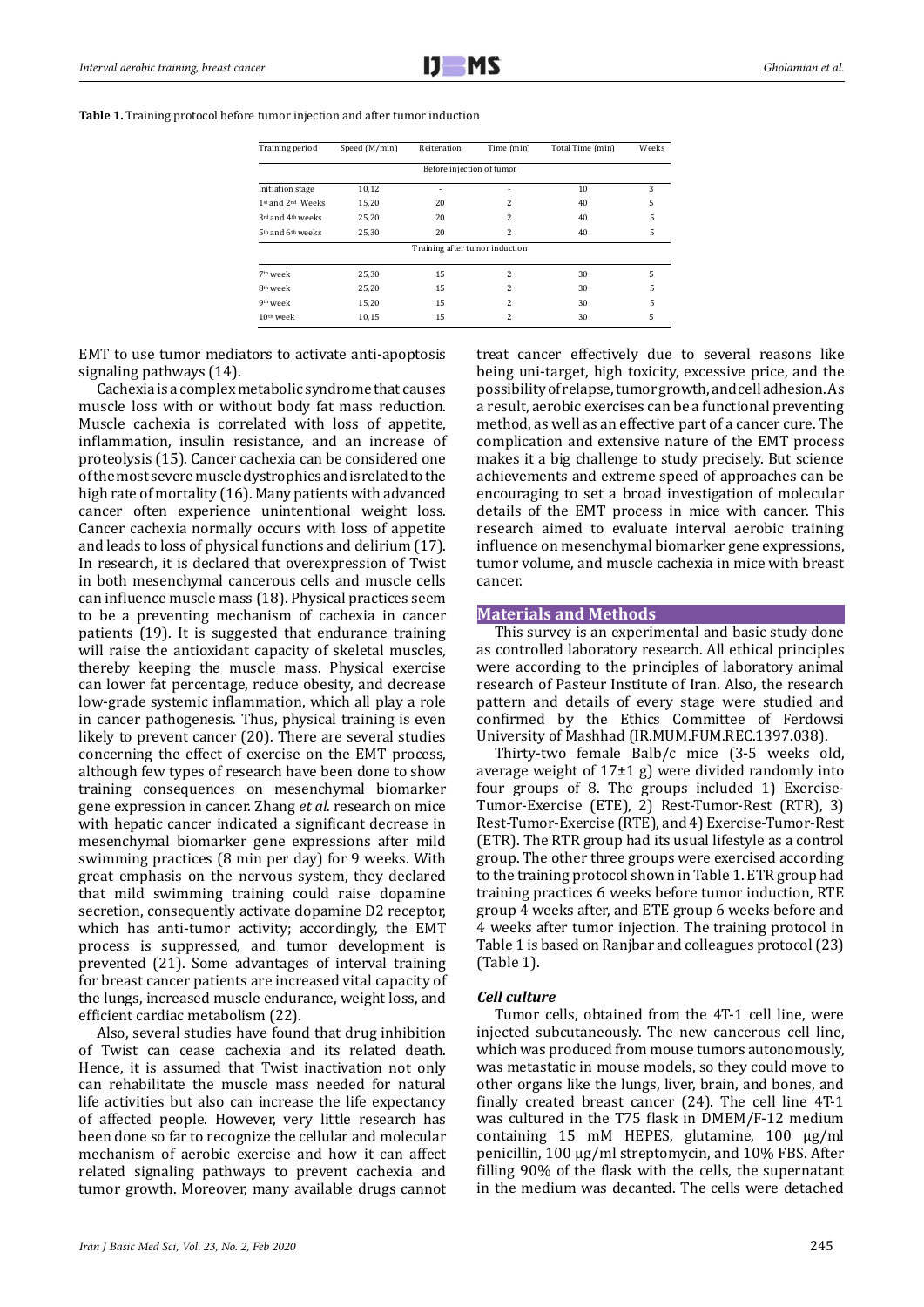from the bottom of the flask by using 0.025% trypsin, and after the process of rinsing with PBS and enzyme neutralization using 10% FBS, all the flask contents were emptied into Falcon tubes and centrifuged at 1200 rpm for 3 to 5 min. In the next step, the supernatant was removed, and the cell plate dissolved in a medium containing 10% FBS. After that, trypan blue and a hemocytometer were used to determine cell viability and cell count, respectively. One million cells were subcutaneously injected into the upper part of the thighs. Ten days later, the tumor was visible in the injection area. Tumor volume was measured in vertical and horizontal axes. The most extended dimension was considered the length (L) of the tumor, and the other dimension (at the right angle to the length) was considered as the width (W) of the tumor. Tumor volume was calculated using the Jones volume formula  $V = \frac{1}{2}$  (L2×W) (25). In all groups, the rate of tumor growth was determined by division of the  $4<sup>th</sup>$  week volume to  $1<sup>st</sup>$  week volume.

# *Functional tests*

These tests, including weight and inverted screen tests, were done at the beginning of the experiment, at the end of the primary training period, and at the last session of training before post-mortem examinations.

## *Inverted screen test*

The inverted screen test was performed using a square wired net. The net was inverted while a mice was put at the center. The mice could hang upside down for a while, which was recorded. If the mouse was able to hang more, it was taken after 60 sec. The standard time for this study was 1 min, but more than this time can be useful for some other experiments (26).

# *Weight test*

The weight test was carried out by seven rings with different weights. A mouse was forced to hold a ring, placed on the bench, with its middle part of the tail. The time was recorded when the mice were lifted as soon as holding the ball with paws until the ring was raised from the bench surface. The standard time of this test was 3 sec. More weights were added until the mice were not able to lift the weights. Scores of each mouse were given based on the specific criteria of this test (26).

# *Tumor Tissue Extraction:*

All affected mice of the four groups were anesthetized by intraperitoneal injection of Ketamine (90 mg/kg) and Xylazine (10 mg/kg) after 24 hr from the last training session. The tumor was extracted and weighed under sterilized conditions, then frozen in liquid nitrogen. Tissue specimens were kept at -70 ° C for the next steps.

# *mRNA Expression by Real-Time-PCR*

Total RNA from tumor tissue was extracted using an

#### **Table 2.** Primer specification for cDNA synthesis

| Genes       | Forward sequence          | Reverse sequence              |  |
|-------------|---------------------------|-------------------------------|--|
| Vimentin    | ACATCATACGGCTGCGAGAG      | GACTTGCTGTTCCTGAATCTGG        |  |
| Twist       | AGCAAAGCCTTCTCCGTCTG      | CCTCCTCTGGAAACAATGACATC       |  |
| $TGF-B$     | <b>TGGAGTTGGACGGCAGTG</b> | TGGAGTTTGTTATCTTTGCTGTCAC     |  |
| <b>ACTB</b> | GGCTGTATTCCCCTCCATCG      | <b>CCAGTTGGTAACAATGCCATGT</b> |  |

RNeasy Mini Kit (Qiagen, Germany), and total RNA (1 microgram) and small RNA (2 micrograms) were first reversely transcribed into cDNA using Transcriptor firststrand cDNA synthesis kit (Takara, Japan). Quantitative real-time PCR (qPCR) was performed with the SYBR Green RT-PCR Master Mix kit (Catalog No. 13D25, amplicon, Denmark), using HGS primers set (RDG. ID: 733650, Sina gene, Iran) and ACTB (as housekeeping) primers set. All samples were normalized to internal controls, and the relative expression level was calculated using the 2-∆∆Ct analysis method.

cDNA synthesis was performed using a Qiagen cDNA synthesis kit according to the manufacturer's instructions. PCR Real-Time was performed using a device (Stepone plus AB Applied Biosystems). PCR cycles were performed with the final mixture of 20 µl volume, in 1 cycle at 95 ° C for 30 sec, 40 cycles at 95 ° C for 5 sec, and 60 ° C for 30 sec, respectively. Amplified DNAs were confirmed by the melting curve at the end of each PCR cycle. Primers were designed by Runner Gene Primer Software (Table 2).

# *Statistical analysis*

After ensuring that the distribution of weight data was normal, the Kolmogorov Smirnov test was used. One-way ANOVA and Turkey's *post hoc* test were used to determine the difference between the groups. Mann-Whitney U test and Wilcoxon test were used to assess the effects of variants in functional tests and variants pre- and post-tumor injection, respectively. All statistical analyses were performed using SPSS software version 22 and *P*<0.05 significance level.

# **Results**

The results of this examination indicated significant influence of cancer in gastrocnemius muscle weight. Also, it is shown that muscle mass balance was kept with the least changes in the ETE group.

Table 3 represents changes in bodyweight with or without tumor, and the ratio of gastrocnemius weight to body weight in mice. The results of t-student showed a significant increase of bodyweight with the tumor in ETR, RTE, and RTR groups because of cancer (*P*<0.05), while this increase was not significant in the ETE group (*P*>0.05). Moreover, remarkably decreased ratio of gastrocnemius weight to bodyweight was found in ETR, RTR, and ETE groups after 10 weeks of interval aerobic training (*P*<0.05).

**Table 3.** The changes of bodyweight with or without tumor, and the ratio of gastrocnemius weight to body weight in groups

| Variable features                                      | <b>ETE</b>       | <b>ETR</b>       | <b>RTE</b>       | <b>RTR</b>       |
|--------------------------------------------------------|------------------|------------------|------------------|------------------|
| body weight without tumor (g)                          | $18/53 \pm 0/57$ | $18/59 \pm 0/62$ | $18/64 \pm 0/60$ | 18/35±0/09       |
| body weight with tumor (g)                             | 19/83±0/67       | $20/47 \pm 0/34$ | $20/67 \pm 0/28$ | $21/31 \pm 0/43$ |
| ratio of gastrocnemius muscle weight to body<br>weight | $0/043 \pm 0/12$ | $0/020 \pm 0/09$ | $0/030 \pm 0/14$ | $0/018 \pm 0/10$ |

ETE:Exercise-Tumor-Exercise, ETR:Exercise-Tumor-Rest, RTE:Rest-Tumor-Exercise and RTR: Rest-Tumor-Rest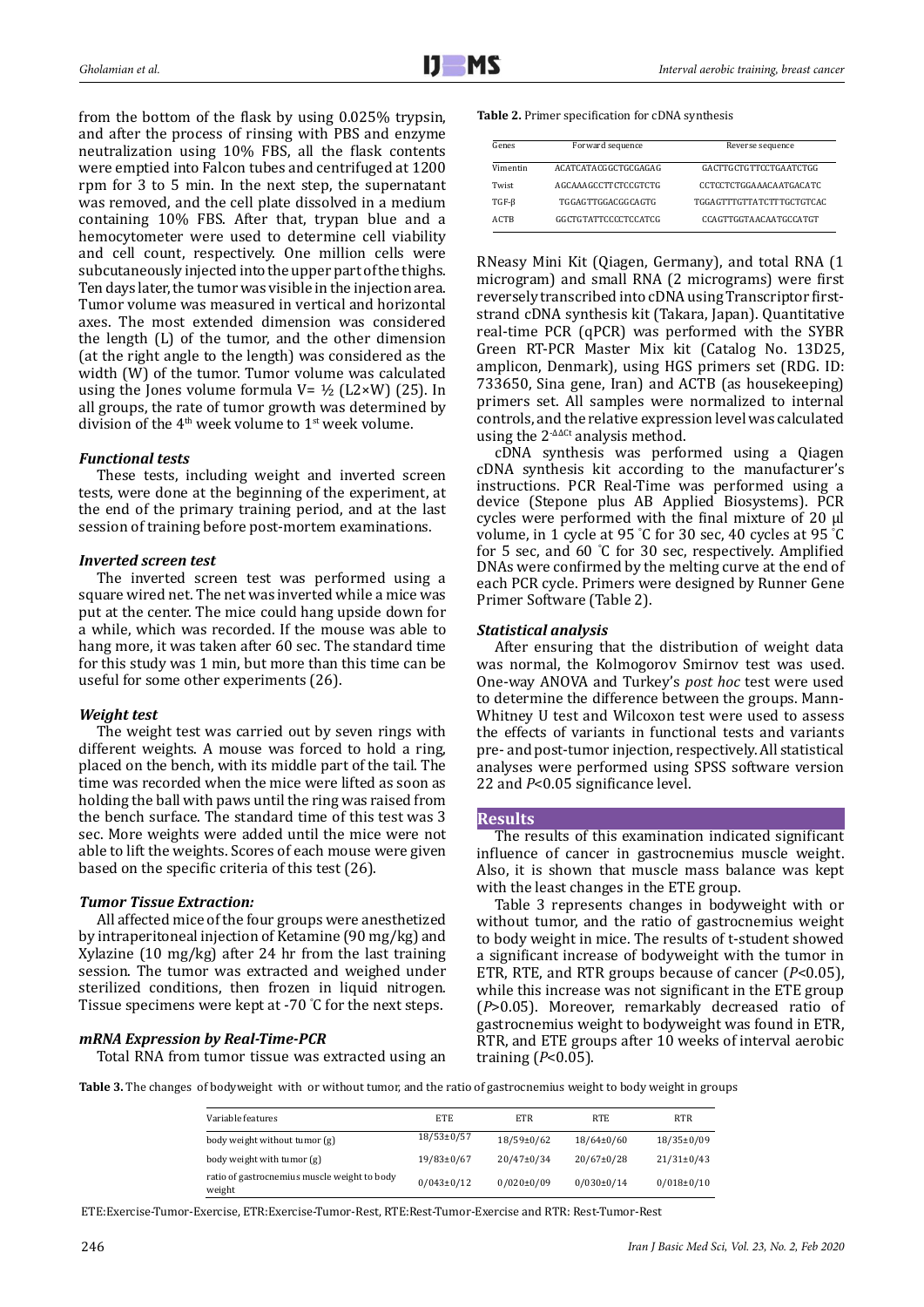

**Figure 1.** The changes of inter groups of TGF-β gene expression in compared with the control group

RTR: Rest-Tumor-Rest, ETR:Exercise-Tumor-Rest, RTE:Rest-Tumor-Exercise and ETE:Exercise-Tumor-Exercise

## *The effect of interval aerobic training on TGF-β gene expression in tumor tissue*

One-way ANOVA analysis resulted in similar conclusions as of the other two genes: notable reduction of TGF-β expression in ETE group compared with RTR(F=15/345, *P*=0.005), and no significant difference among ETR and RTE groups (*P*<0.05) (Figure 1).

#### *The effect of interval aerobic training on Vimentin gene expression in tumor tissue*

The results of one-way ANOVA analysis showed a remarkable difference of Vimentin gene expression in ETE and RTR groups (*P*<0.05) so that Vimentin expression had decreased significantly in tumor tissue of the ETE group (F=270/85, *P*=0.0001). However, any notable differences were not seen between RTE and ETR groups (*P*<0.05) (Figure 2).

## *The effect of interval aerobic training on Twist gene expression in tumor tissue*

A significant decrease of Twist gene expression in the ETE group in comparison with the RTR group was recognized by doing One-way ANOVA analysis (*P*<0.05);



**Figure 2.** The changes of inter groups of Vimentin gene expression in compared with the control group

RTR: Rest-Tumor-Rest, ETR:Exercise-Tumor-Rest, RTE:Rest-Tumor-Exercise and ETE:Exercise-Tumor-Exercise



**Figure 3.** The changes of inter groups of Twist gene expression in compared with the control group

RTR: Rest-Tumor-Rest, ETR:Exercise-Tumor-Rest, RTE:Rest-Tumor-Exercise and ETE:Exercise-Tumor-Exercise

so that Twis expression had decreased significantly in tumor tissue of ETE group (F=14/35, *P*=0.008). Here also, no remarkable change was seen between RTE and ETR groups (*P*<0.05) (Figure 3).

# *The effect of interval aerobic training on tumor volume*

The ratio of tumor volume growth in the 4th week to the  $1<sup>st</sup>$  week showed a great decrease in RTE and ETE groups compared with the RTR group (F=23/81, *P*=0.0001) so that the ratio of tumor volume growth in ETE group was 4.79 after four weeks. While these ratios in RTE and ETR groups were 5.51 and 7. 5, respectively. The same ratio in the control group (RTR) was 8.92 after 4 weeks (Figure 4).

According to the Wilcoxon signed-rank test, comparison of function tests before and after tumor induction in mice showed that cancer could cause a significant decrease in functional strength in ETR, RTR, and RTE groups (*P*<0.05), that is an indicative factor of cachexia in these groups after 4 weeks of tumor injection. Although some degrees of reduced functional strength were seen in the ETE group, too, this decrease was not significant (*P*>0.05). Hence it is deduced that doing interval aerobic training six weeks before and four weeks after tumor induction could maintain healthy functions of mouse models (Table 4).

## **Discussion**

Considering tumor volume growth and the decrease of TGF-β, Vimentin, and Twist expression in this study, it looks like the correlated chain, mediating between these regulation factors, can be known as a noble mechanism for the effect of interval aerobic training on breast cancer.

Some TGF-β signaling factors mutate during the



**Figure 4.** The Comparison of tumor volumes changes in first to fourth weeks after tumor induction in research groups RTR: Rest-Tumor-Rest, ETR:Exercise-Tumor-Rest, RTE:Rest-Tumor-Exercise and ETE:Exercise-Tumor-Exercise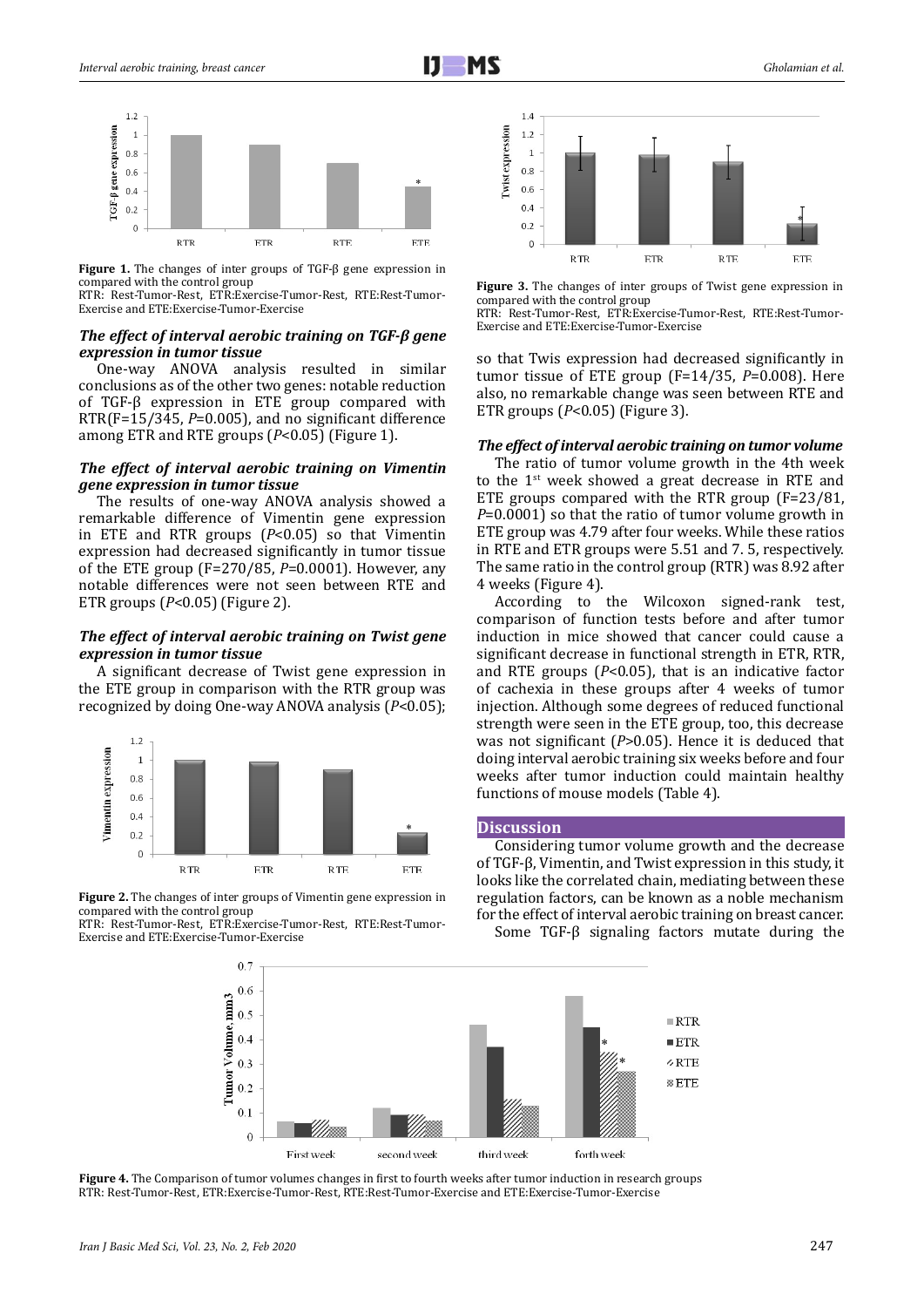| <b>TEST</b> |       | Weight test      |             | Inverted screen test |             |
|-------------|-------|------------------|-------------|----------------------|-------------|
| Group       | Stage | Mean             | Sig         | Mean                 | Sig         |
|             | Pre   | $15+1/94$        | $P < 0.05*$ | $4/20 \pm 0/421$     | $P < 0.05*$ |
| <b>RTR</b>  | Post  | $11/2 \pm 1/47$  |             | 3 ± 0 / 527          |             |
| <b>ETE</b>  | Pre   | $15/7 \pm 1/8$   | P > 0.05    | $4/70 \pm 0/483$     | P > 0.05    |
|             | Post  | 15/30±1/5        |             | $4/53 \pm 0/427$     |             |
| <b>ETR</b>  | Pre   | 15/50±2/36       | $P < 0.05*$ | $4/60 \pm 0/51$      | $P < 0.05*$ |
|             | Post  | $13/30 \pm 2/62$ |             | $3/20 \pm 0/48$      |             |
| <b>RTE</b>  | Pre   | $15/22 \pm 1/92$ | $P < 0.05*$ | $4/20 \pm 0/63$      | $P < 0.05*$ |
|             | Post  | 13/45±1/81       |             | $4 \pm 0/53$         |             |

**Table 4.** The comparison of the weight test and inverted screen test results before and after tumor induction in research groups

RTR: Rest-Tumor-Rest, ETE:Exercise-Tumor-Exercise, ETR:Exercise-Tumor-Rest and RTE:Rest-Tumor-Exercise

transformation process of normal tissues to cancerous cells so that these cells will be resistant to TGF-β growth inhibition. These TGF-β-resistant cells and their surrounding stromal cells, called fibroblast cells, will divide uncontrollably. Therefore it can lead to high levels of TGF-β, immune system suppression, stimulation of angiogenesis and cell motility, increased interactions of tumor cells with the extracellular matrix, and increased tumor invasiveness. TGF-β can induce EMT in breast epithelial cells via both Smad-mediated and Smad-independent pathways. It can also cause the EMT process by increasing gene expressions of EMTregulating transcription factors, such as Vimentin, Twist, Slug, and Snail. The duality of TGF-β was revealed by two different investigations; in one study, the lung metastasis was decreased by interruption of TGF-β signaling pathway, while in another research, increased TGF-β gene expression resulted in worsening the amelioration of disease (27).

Zhang *et al*. studied the effects of moderate swimming training (8 min per day) and high-intensity swimming (16 and 32 min per day) for nine weeks on TGF-β, Vimentin, and Twist gene expressions in C57 BL/6 mouse models with hepatic cancer. Their research revealed that moderate-intensity swimming could decrease TGF-β and mesenchymal biomarker gene expressions, while high-intensity swimming increases these biomarkers in tumor tissues of mice (21). It was indicated that moderate swimming activity increases dopamine (DA), and consequently activate dopamine receptors (DR2) (which have anti-tumor functions). Since ERK signaling pathway can increase both tumor invasiveness and TGF-β gene expression (28, 29), stimulating the DR2 signaling pathway with the help of physical training can result in cAMP decrease and suppression of ERK1/ERK2 activities (30), and consequently down-regulation of TGF-β and Smad3 in animal models (31). Therefore repressing Smad2, Smad3, and Smad4 nuclear translocation may regulate EMT-related TGF-β and suppress metastasis and tumor growth in lung cancer (27). These results align with our findings, although types of cancer, training protocols, and training periods were different in the two types of research (training periods were ten weeks in our study while it was nine weeks in Zhang *et al*. investigation).

A study evaluated the effects of endurance swimming training on changes of some cytokines like TGF-β in the pancreas of Balb-C mouse models with breast cancer. They found that swimming increases INF- $\gamma$  and TNF- $\alpha$ cytokines; however, it decreases anti-inflammatory cytokines such as TGF-β and IL-10 in mice models with cancer (32). These results are also similar to our findings. Another study showed that a session of swimming for one hour could reduce TNF-α and TGF-β cytokines. According to their results, physical training can inhibit cancer cell divisions. They indicated that physical activity has anti-cancer influences, and can be prescribed as a cancer treatment (33). In Fairey *et al*. study, the exercise group was trained three times a week with an ergometer bicycle, although levels of neither inflammatory nor anti-inflammatory cytokines of blood cells (like TGF-β) showed any changes. As this study was performed on humans to evaluate cytokine levels that are released from blood cells (lymphocytes and macrophages) (34), blood samples were collected from all participants. In our survey, the subjects were Balb-C mice models, and tumor tissues were extracted, so it can explain the differences in the results. Also, Fairey *et al*. set three sessions of 15-35 min of training per week, whereas our training program was set to  $5$  times each week. It can be suggested that several sessions in a week and length of each session can be effective in changing cytokine levels, because we found a decrease in TGF-β level in tumor tissue, while there were no changes in released cytokines of blood cells in the other study.

Interval aerobic training can have prevention roles by having an effect on tumor volumes during the beginning weeks in mice. All mouse models were from the same race and got injected with equal numbers of cancer cells. So, different rates of tumor volume growth between RTE and ETE groups are believed to be due to the improvement of the immune system as a result of aerobic training. The first-week tumor volumes were smaller in mice that had done aerobic exercises compared with non-trained groups. As nursing methods and mouse models were exactly similar, and the only difference was doing interval aerobic training, it is possible to attribute the smaller tumor volume to aerobic training. Also, it was found in a study that running on the mouse wheels can decrease tumor volume in mouse models with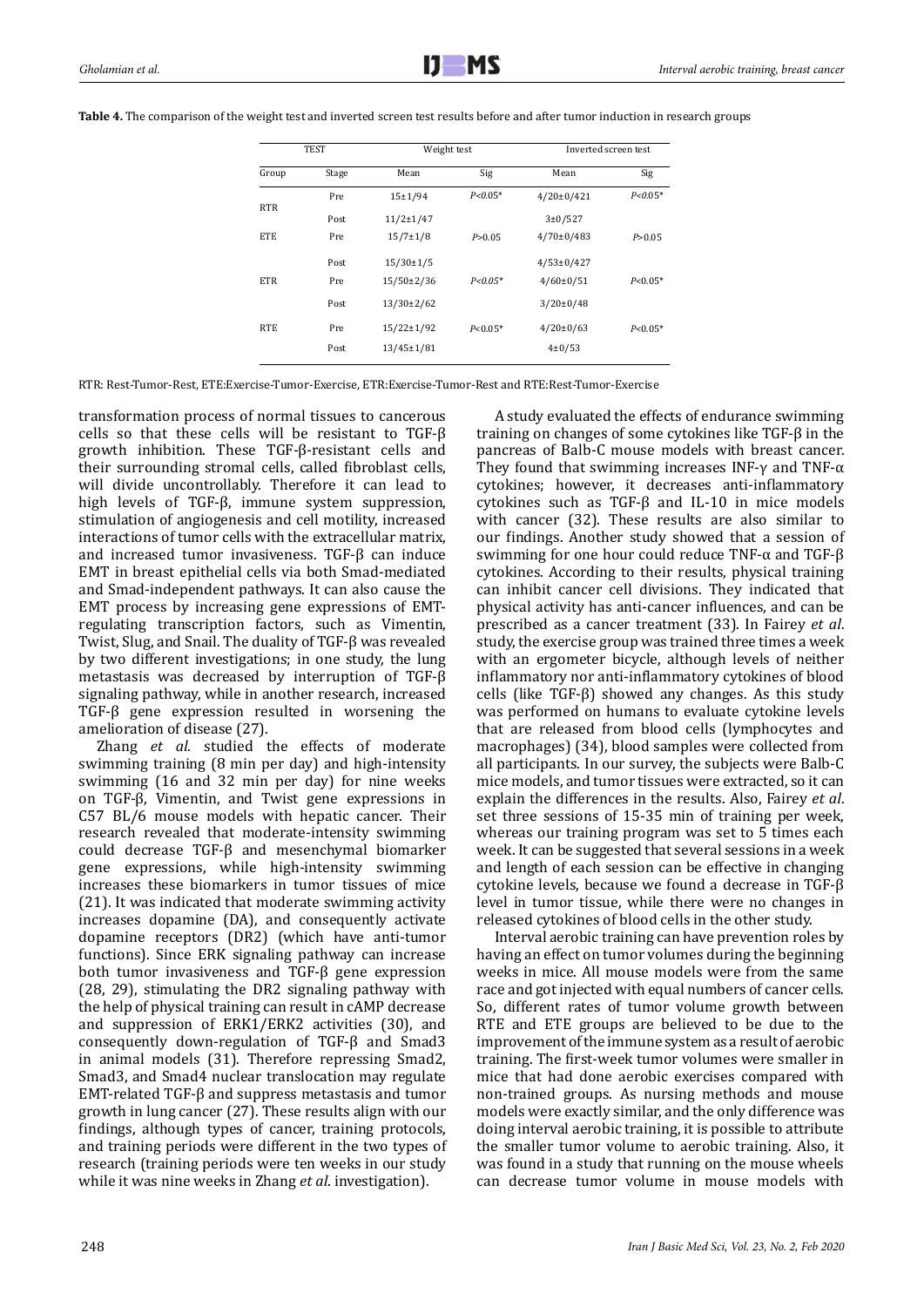HER2-positive breast cancer so that longer running results in smaller tumor volumes (35).

Several studies have reported the effective roles of physical activities in decreasing tumor volumes and speeding amelioration, although Colbert *et al*. declared that running on mice wheels increased tumor growth and reduced survival in breast cancer mouse models that lacked the P53-tumor suppressor gene (36). Several differences can be mentioned as the possible reasons for this contradiction; first, types of mice were not the same in the two kinds of research. Second, we started training activities for mice when they were five weeks old, while Colbert's mice started training in their  $10<sup>th</sup>$  week. So it can be deduced that doing physical training at younger ages can be much more effective. Third, the period of our training protocol was exactly half (10 weeks in comparison with 20 weeks of Colbert's research). It has been discovered in several other studies that angiogenic and inflammatory factors in a tumor microenvironment can be declined by physical activities, so it leads to fewer progressions of tumor growth (37, 38).

Regarding all the investigations concerning the role of sports in cancer, it can be deduced that physical training is extremely helpful in both the prevention and amelioration of this malignant disease. However, it is noteworthy to mention that the practical role of training in breast and other cancer patients depends on different factors such as type and intensity of activities, number of sessions, and length of each session as well (33).

Molecular-biological changes resulting from doing exercises are widely unknown; so if successful studies are done about these changes, including different patterns of cytokine release in tumor tissues, it will be possible to employ efficient and well-timed physical activities to prevent and treat cancer.

Cachexia is associated with loss of muscle mass as well as muscle function. To determine cachexia, advanced devices must be used to measure the composition of the mouse body, which was a limitation of the current study. Since the nursing methods and the races of all mouse models were the same, the only difference was considered having cancer, which resulted in cachexia and weight loss. These conditions were accompanied by a decrease of TGF-β, Twist, and Vimentin gene expressions. Results of similar studies have attributed the changes to increased cytokine releases from tumor tissues and mainly macrophages and neutrophils (39). It has been recognized that TGF-β and Twist play an important role in cancer cachexia. Activin A proteins of the muscles lead to increased expression of Twist, and consequently MuRF1 and Atrogin1; so that muscular protein degradation and cachexia are the next occurrences (39). On the other hand, this survey showed the effects of cancer on body weight with and without tumor, the weight of gastrocnemius muscles, and muscle functions in mouse models. Interval aerobic training could mostly maintain the muscle mass and function, and partly prevent cachexia in mice suffering from cancer.

In addition, the tumor volume in the ETE group was shown to be smaller than the RTR group (which was aligned with previous investigations). A study indicated a significant decrease in tumor volumes in runner mice

after three weeks of training. More lengths of running resulted in smaller tumors so that running more than 150 kilometers per week caused a remarkable reduction of tumor volume. In runner mouse models, the fat mass had an inverse relationship with tumor size. So decreased tumor volumes resulted in the increased weight of the fat mass. It represented fewer effects of cachexia on fat tissues in runner mice in contrast to non-running mouse models (35). However, cachexia is not a mono-factorial condition; most studies concerning cachexia declared that none of the possible factors could be solely considered as the main factor in cancer patients with or without weight loss (40). All these factors can weaken the functional and working states in patients, and have negative influences on chemotherapy efficiency (41).

Reduced tumor volume along with decreased expression of EMT biomarker gene can indicate notable effects of aerobic interval training on the EMT process in mice with breast cancer. It should be noted that few investigations have done so far about the evaluation of mesenchymal biomarker gene expressions and the rate of tumor volume (in breast cancer) as a result of physical activities, especially interval aerobic training. Therefore it will be quite difficult to interpret the results regarding the fact that there are a lot of effective factors in the EMT process or other possible factors may influence cancer. So the differences of tumor volumes between groups cannot be definitely considered due to variants of this research. It is suggested to investigate other related factors and mechanisms of the EMT process to be able to interpret the results more clearly.

#### **Conclusion**

This study revealed that interval aerobic training could have both preventing effects and cooperative roles in breast cancer treatment, in addition to inhibiting cancer cachexia. It is supposed that a period of interval aerobic training can reduce the rate of tumor growth, decrease mesenchymal biomarker gene expressions, and increase muscle strength function. However, understanding the mechanisms of these effects will require more investigations.

#### **Acknowledgment**

The results presented in this paper were part of a student thesis.

#### **Conflicts of Interest**

The authors declare that there are no conflicts of interest.

#### **References**

1. Enayatrad M, Amoori N, Salehiniya H. Epidemiology and trends in breast cancer mortality in iran. Ir J Pub Health 2015; 44:430-431.

2. Motamedi M, Hashemzadeh Chaleshtori M, Ghasemi S, Kheiri S, Haji Gholami A. The association of mir-451 and mir-21 in plasma with lymph node metastases in breast cancer. J Babol Univ Med Sci 2018; 20:16-12.

3. Chai J, Modak C, Mouazzen W, Narvaez R, Pham J. Epithelial or mesenchymal: Where to draw the line? Biosci trends 2010;4:130-142.

4. Kalluri R, Neilson E. Epithelial-mesenchymal transition and